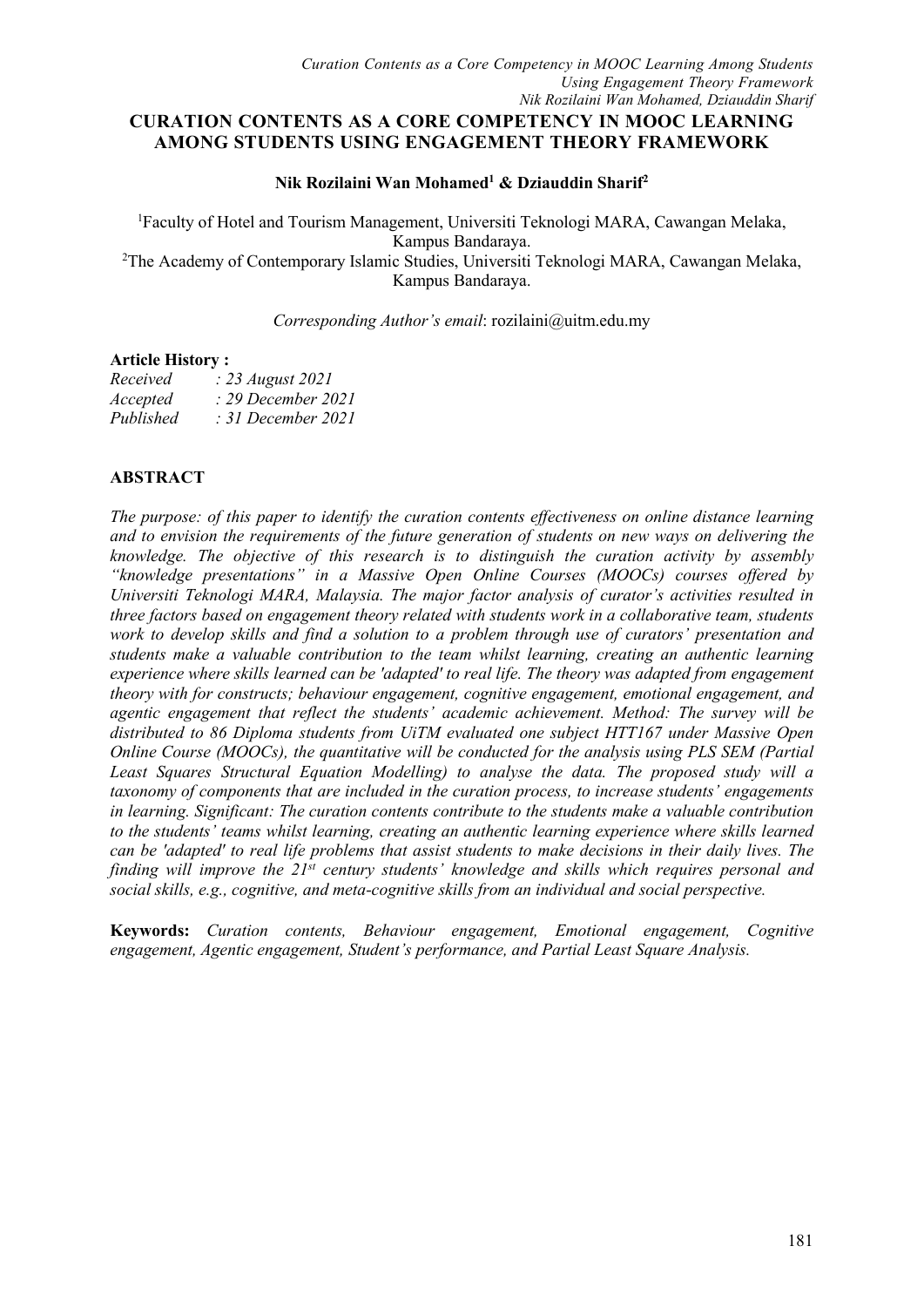## **KANDUNGAN KURATOR SEBAGAI KOMPETENSI TERAS DALAM PEMBELAJARAN MOOC DI KALANGAN PELAJAR MENGGUNAKAN KERANGKA TEORI PENGLIBATAN**

### **ABSTRAK**

*Objektif: Penyelidikan ini bertujuan untuk menentukan keberkesanan kandungan yang dirancang semasa pembelajaran jarak jauh dalam talian, dan untuk melihat keperluan generasi muda cara baru menyampaikan pengetahuan. Penyelidikan ini bertujuan untuk membezakan aktiviti kurator dengan mengumpul "knowledge display" dalam kursus Mass Open Online Course (MOOC) yang ditawarkan oleh Universiti Teknologi Mara Malaysia. Analisis faktor utama aktiviti kurator menghasilkan tiga faktor berdasarkan teori penyertaan, yang berkaitan dengan pelajar yang bekerja dalam pasukan kolaboratif. Pelajar menggunakan pembentangan berbentuk kurator dalam mengembangkan kemahiran dan mencari penyelesaian kepada masalah semasa pembelanjaran secara dalam talian. Pelajar memberi sumbangan bernas dalam pembelajaran berpasukan dan mencipta satu pengalaman baru berbeza dengan pengalaman pembelajaran bersemuka yang sebenar. Kemahiran yang dipelajari di sini boleh "disesuaikan" dengan kehidupan sebenar dan keperluan industri. Teori dalam kajian ini diadaptasi daripada teori penyertaan dengan lima pembolehubah berstruktur; penglibatan dan tingkah laku, penglibatan dan kognitif, penglibatan dan emosi, dan penglibatan berkumpulan yang mempengaruhi prestasi akademik pelajar. Kaedah: Sampel kajian tinjauan diedarkan kepada 86 pelajar di peringkat Diploma di UiTM melalui subjek HTT167 di bawah Massive Open Online Courses (MOOCs), dan kaedah analisis kuantitatif dengan menggunakan perisian statistik PLS SEM (Partial Least Squares Structural Equation Modeling). Penyelidikan yang dicadangkan mengkategorikan beberapa komponen penting yang perlu diambilkira dalam proses pembangunan strategi untuk meningkatkan penglibatan pelajar dalam pembelajaran secara maya. Penemuan kajian: Kandungan perlu ditambahbaik dalam penglibatan taksonami pembelanjaraan berkumpulan kerana didapati paling tidak signifikan dalam penemuan kajian, penambahbaikan dalam kandungan kurator masih lemah dalam mencipta pengalaman pembelajaran sebenar, tidak membantu "menyesuaikan diri" dengan masalah kehidupan sebenar dan membantu pelajar membuat keputusan dalam kehidupan seharian. Penemuan ini menyumbang pengetahuan baru pembelajaraan jarak jauh dan kemahiran peribadi dan sosial pada abad ke-21, seperti kemahiran kognitif dan metakognitif dari perspektif peribadi dan sosial selaras dengan keperluan industri.*

**Kata kunci:** *Kandungan kurasi, Penglibatan dan Tingkah Laku, Pendlibatan dan Emosi, Penglibatan dan Kognitif, Penglibatan Berkumpulan, Prestasi Akademi Pelajar dan Analisis PLS.*

#### **INTRODUCTION**

The ideology of learning in Islam is often highlighted in the Quran. Adding to this, number of hadiths and proverbs of the associates that are associated to learning. The principles of Islam, the objectives at educating human to be civically, morally, emotionally, and sensibly to accomplish full submission to Allah. In Islam has honoured the teacher and placed him/her on a higher level. This imply that Islam frames knowledge as to praise attributes to educators, the same reward to the learner who positions his understanding into practice. The Prophet (صلى الله صلى) said: "He who teaches knowledge will have the same reward as he who puts the knowledge into practice without any reduction in the reward of the one who practices it" (Al Bukhari). The Prophet also said: "Seeking knowledge isobligatory upon every Muslim." (Al-Haythami), some teaching approaches are used by the Prophet (الله صلي وسلم عليه) for his community and society). It is Prophet's (الله صلى وسلم عليه) support on information and his motivation about the pursuit and spreading of it, pursuit the approach of tackling of questions and answers. During the Prophet (الله صلى وسلم عليه) in teaching was uncomplicated and simple, and distress or burden while associates with learning choose appropriate times for learning. Islam has placed a very definite connection between the educator and the learner supported on deep respect and consideration from the student to the teacher. The emphasis of disciplined and behaviours to respect the teachers. The element of the important of behaviour engagement has been taught in learning and the learner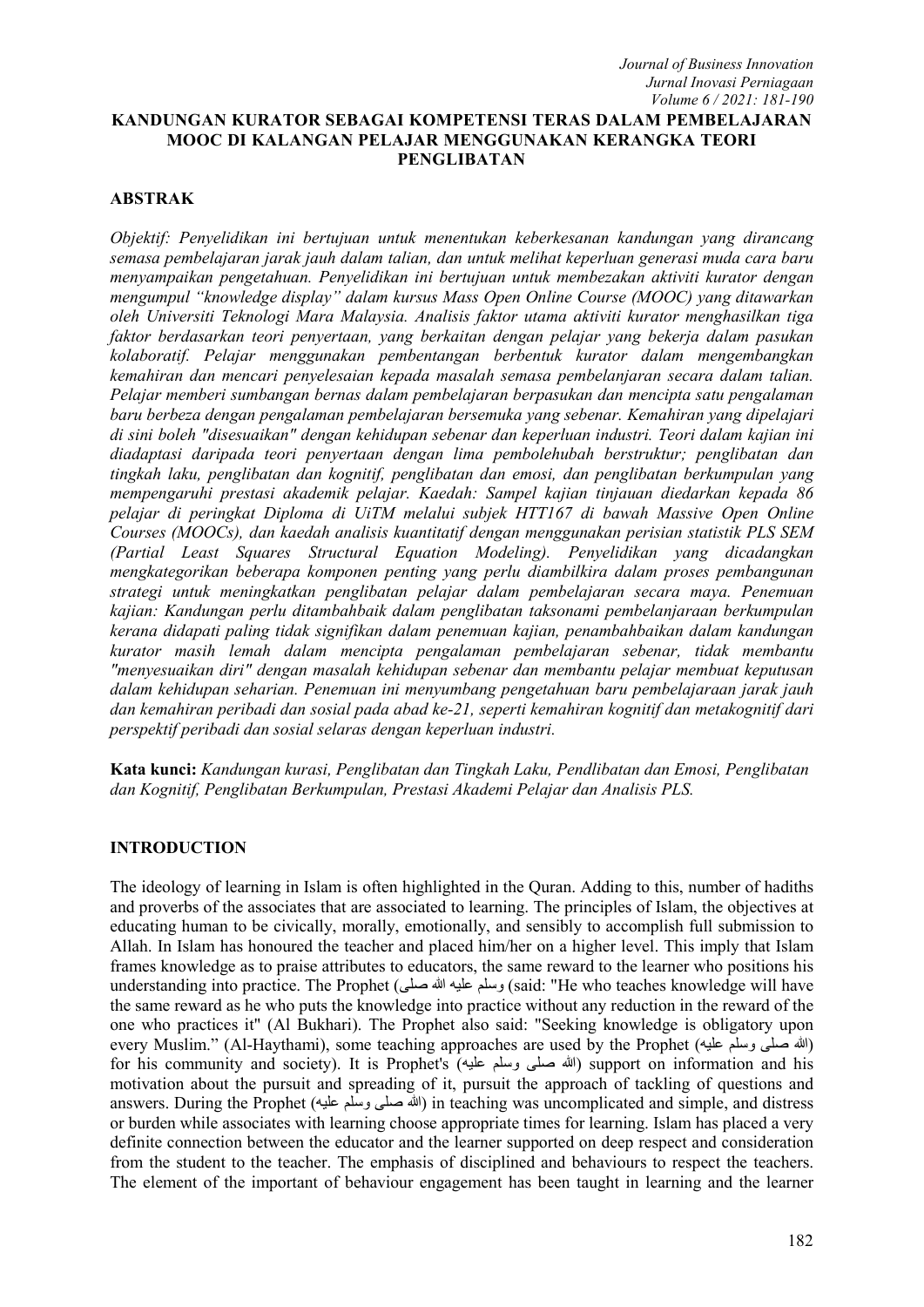must tolerant and patient to wait his/her teacher permit to ask questions. The term of connection with learning contents, learners' behaviour, cognitive thinking, emotional with terms of learning determine the quality of thinking. Clearly in Al-Quran, the regular of terms such as tafakkur (contemplating), tadabbur (pondering), tabassur (understanding), tawassum (reflecting), nazar (considering), i'tibar (take a lesson), tadhakkur (taking advice to heart) indicate the significance of learning with proper contents and lead to the way of learners' thinking (Mohd Nuri Al-Amin *et.al.,* 2014). Moreover, Islam takes attention of the person, and attempt to establish aqeeda (creed) to enhance the connection between him and his Creator (Allah). Additionally, Islam aims to liven up the person's to goodness, morality, and good social behaviours. One of the key rising problems in higher education is how to encourage coefficient and convincing learning in an online during move control order (MCO) due to the COVID-19 pandemic. This is particularly demanding for local universities in Malaysia and often lack access to specific context-dependent resources for sharing knowledge. The use of technologies are alternative to improve student learning experiences, and at the same time both culturally and technologically is synonym in the 21st century students. The issue of information overload has been expressed by students and a filter failure and the search engine become so complicated and complex in this online environment.The previous studies shown that key factors including learning style affects students' learning outcomes. Definitely the lectures cannot simply concluded that technology approach is straight forward like face to face learning and not all learning media are equally effective for encouraging and desirable on learning engagement.

### **A DIGITAL CURATION**

The curation is a range of effort involved with aggregation, guiding, managing and presenting the collection information with a storyline. The history of curators derived from museum art galleries when the collection of history research and every single pieces were manage, interpretation, demonstrates and exhibits to visitors with guarded or not guarded. The definition of curation derived from the verb curare with the meaning to care for and the contemporary study turn to curationism. The general process of curation include concept of presentation, preparing for dialogue or scripts, sorting, editing, composing, evaluating and recommending the problem of COVID-19 pandemic makes the curation presentation is essential to increase the education barriers and multiform and strengthen in delivering knowledge. According to Khazem, D. (2018), the curators benefits the viewers by decreasing the complexity of searching information. In education it is very useful for the students and the content curation is one of the goal to increase students learning process. The curation process has been enhance in the late 2000's by the growth of digital technology and the sparked of YouTube which include the raise of music industry, economical in education barriers and multiform and strengthen in delivering knowledge.

According to Khazem, D. (2018), the curators benefits the viewers by decreasing the complexity of searching information . In education it is very useful for the students and the content curation is one of the goal to increase students learning process. The curation process has been enhance in the late 2000's by the growth of digital technology and the sparked of YouTube which include the raise of music industry, economical gadgets and softwares have changed curation performance by enabling transcription, editing, blending and mastering by special softwares. The curation is a helpful instrument to students in learning because it provides the chance to filter the learning information in accordance to the students wisdom and learning capabilities and involvement about the courses.

| Table 1: Range of Curation Content Taxonomy in Education |                   |                      |                   |                 |  |  |  |
|----------------------------------------------------------|-------------------|----------------------|-------------------|-----------------|--|--|--|
| <b>ADD VALUE</b>                                         | <b>CLASSIFY</b>   | <b>CURATE</b>        | <b>FILTER</b>     | <b>OUTCOMES</b> |  |  |  |
| <b>ADVISING</b>                                          | <b>CREATE</b>     | <b>DECIDE</b>        | <b>FIND</b>       | <b>LEARN</b>    |  |  |  |
| ANALYZE                                                  | <b>CONNECT</b>    | <b>DETERMINE</b>     | <b>FRAME</b>      | <b>LINK</b>     |  |  |  |
| APPROPRIATE                                              | <b>CONTRAST</b>   | <b>DIFFERENCIATE</b> | <b>GUIDE</b>      | <b>MANAGE</b>   |  |  |  |
| ARCHIVE                                                  | <b>CONSTRUCT</b>  | <b>DISCOVER</b>      | <b>IDENTIFY</b>   | ORGANIZE        |  |  |  |
| <b>CATEGORIZE</b>                                        | <b>CONTROL</b>    | <b>DISPALY</b>       | <b>INFLUENCE</b>  | <b>POSITION</b> |  |  |  |
| <b>CHANNEL</b>                                           | <b>COORDINATE</b> | <b>EDIT</b>          | <b>INTEGRATE</b>  | <b>PRESENT</b>  |  |  |  |
| <b>CHOOSE</b>                                            | <b>CULTIVATE</b>  | <b>EXPLAIN</b>       | <b>INTERPRETE</b> | <b>MATCH</b>    |  |  |  |
| <b>CIRCULATE</b>                                         | <b>CRITIQUE</b>   | <b>EVALUATE</b>      | <b>GATE WATCH</b> | <b>RESOLVE</b>  |  |  |  |
| $\sim$ $\sim$<br>TTITL T T1 L (A010)                     |                   |                      |                   |                 |  |  |  |

*Source*: KHAZEM (2018).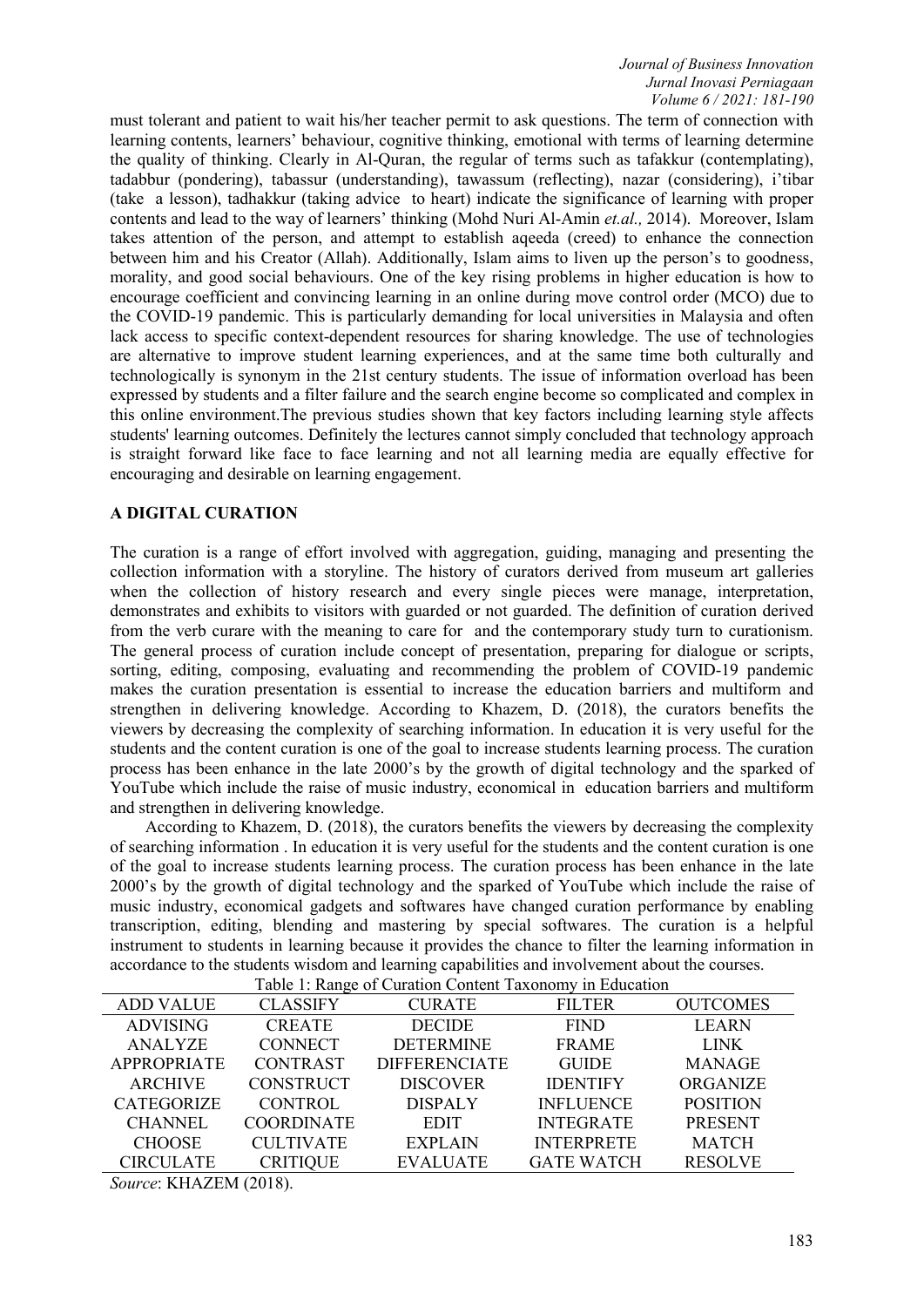*Journal of Business Innovation Jurnal Inovasi Perniagaan Volume 6 / 2021:181-190*

## **THE ADVANTAGES OF CURATION IN A MASSIVE OPEN ONLINE COURSE (MOOC)**

Nowadays, in the realm of transmission capacity and technology, students are overload with data and the waves of the web are just too tremendous. The Universiti Teknologi MARA, introduce a massive open online course or (MOOC) to their students and MOOC is a sort of data system (DS), particularly a learning platform podium that offers an option to students to explore subjects of interest during online distance learning. During movement control order due to spreading of pandemic the demand for MOOCs increasing learning available without restrictions and accessible in terms of site and timetable. Therefore, it is critical to examine interpretation and the curation contents in MOOC selection based on students different background to encourage the utilization of MOOCs (al-Adwan, A.S 2020; Zhao *et al.* 2020). It is therefore needed to identify the major factors curation contents to attract students to motivate to use MOOCs. The content of curation is the new approach that makes the MOOCs work. It is important to bring the engagement and interest to students and passion to learn and students get the information and clearly the contents process is essential to take actionable decision based on high quality information. As teachers or educators, the skill of how to find, make sense of and share content that we need to be effective in teaching work is critical. According to YongqiangSun *et. al*. (2020), there are laws of the curation economy, the first law, students do not desire on more content, they want less, learners are overwhelmed in raw information, unfiltered, context-free data, the second law the curation contents derived from three perspective the curation experts – people whose background and depth of understanding makes their curatorial choices valid, for example for medical advice, the learners want the video viewing curated by a doctor, not a patient. The third law the curation is not a simple hobby is a career and need to be paid and skills depends on the curation outputs. The curation demands a technology and tools to find, filter and validate content, focused, high-quality categories will emerge to compete with the mass media and the copyright issues.

### **ENGAGEMENT THEORY**

The study framework for this research implemented experiences online curation and perceptions ofthe term "engagement," as conceptual framework. According to a model's Reeve and Tseng's (2011) the undergraduate engagement is established by four components,



FIGURE 1.0 : THE THEORY OF ENGAGEMENT (REEVE & TSENG, 2011).

behavioral engagement, emotional engagement, cognitive engagement, and agentic engagement. The constituents of behavioral engagement explains the students' effort, determination, contribution, and compliance with the syllabus (Wentzel, 2003; Reeve & Tseng, 2011).The effort normally measured based on cognitive in motion between low and high effort thinking. According to (Deci & Ryan, 1985,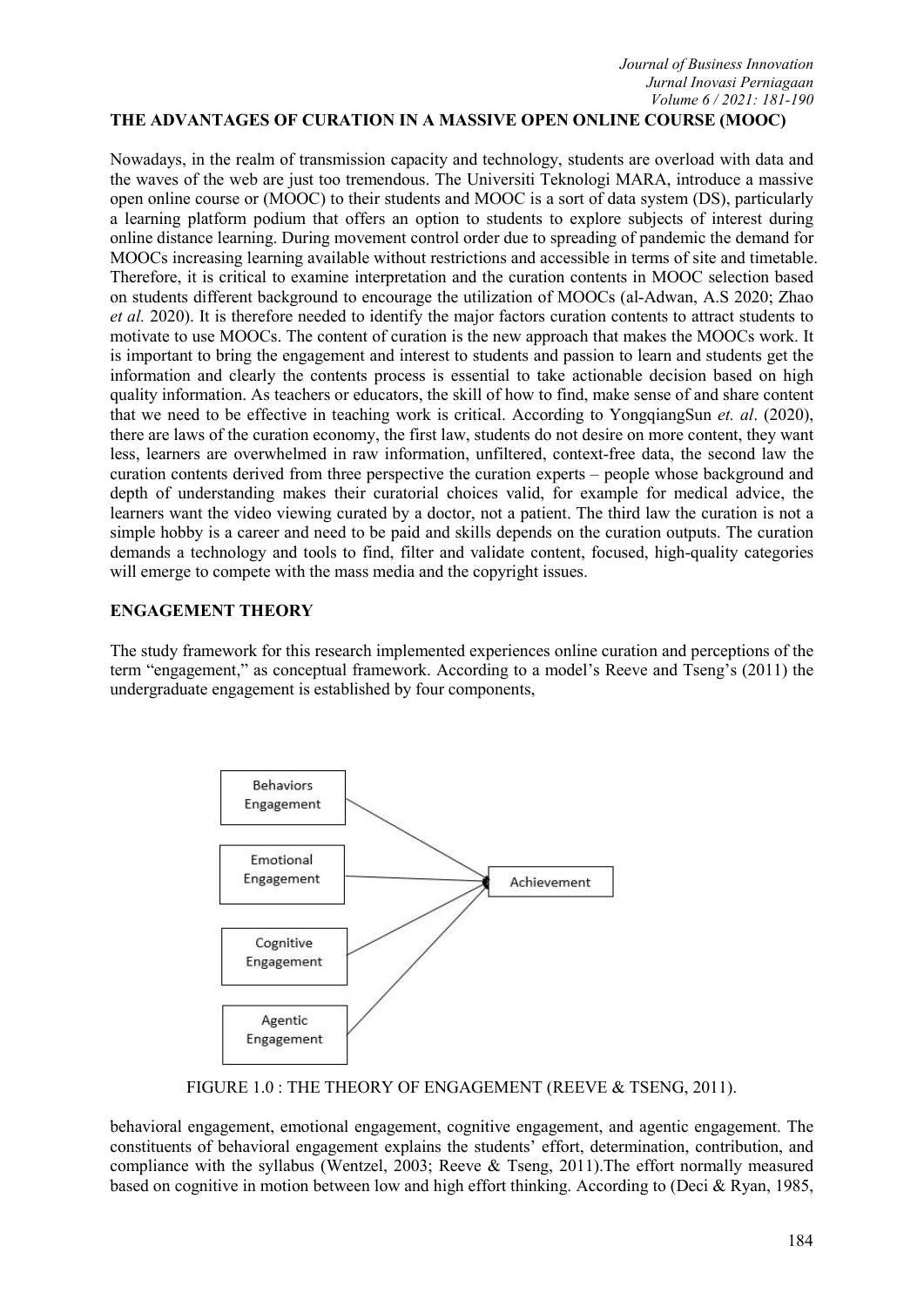2002), the determination normally clarify the human needs, inspiration, stimulation within the social context. The quality of individual performance involve the decision of choice and then lead to one's action.The determination, is a sense of control of behavior, the competency is sense of feeling which relates with class assignments and the competence to complete the task given on time or before time and the component is relatedness the sense of been attached, affiliated and connected with other students in the group. The emotional engagement as mentioned by Wentzel, (2003), Reeve & Tseng, (2011), as the point to which students believe a sense of affiliation and "the point to which attention and concern reached" and other author defined emotionalengagement as ones' sensitivities of wonder, delight, concern, and annoyance during their endeavors towards achievement. Approximately, cognitive engagement incorporates with students' encouragement, talents, and methods to improve their assignments and tasks (Metallidou & Viachou, 2007; Reeve & Tseng, 2011).

The agentic engagement can be defined as students' productive, advantageous, practical contribution into the stream of the instruction given by lecturers suggests correlations between different waysof engagement drives to student achievement of learning results. For this research one syllabus HTT167 has been selected for students to evaluate the curation contents and the subject was offered under MOOCs web and the MOOC platform provides introductory courses and new knowledge and insight as part of for students' personal development and enlightenment with 166,409 students enrolments. The MOOC categories in Uitm based on for cluster science and technology, social science and humanities, business and management and education. The objective of the data analysis was to determine the effect of curation contents under on of the MOOCs categories on the target construct, the students academic achievement output.

#### **METHOD**

For this research data analysis, the PLS SEM method has been selected and this analysis allows researcher to test the framework model, at the same time estimate the theory with empirical data. The research is hypothesized cause–effect relationships between variables. In the structural equation model in engagement theory the exogenous latent variables are behavior engagement, emotional engagement, cognitive and agentive engagement and the variables that explain the endogenous the curation contents the final target construct students achievement. The value of *r <sup>2</sup>* of endogenous latent variables reveals how well other constructs in the model explain these constructs. The latent variables must be measured by observed variables and measurement theory determines the relationships between the latent variables and their indicators. The survey was collected among 86 Diploma students first years from Universiti Teknologi MARA. Suggest that the formatively measured construct should explain at least 65% of the variance of the reflectively measured item(s), which is indicated by a path coefficient of approximately 0.80. In most cases, however, a path coefficient of 0.70 (which translates into a shared variance of about 50%) would also be considered acceptable. Accordingly, researchers must plan for the assessment of convergent validity in the research design stage by including a reflectively measured construct or single-item measure of the formatively measured construct in the final questionnaires.

#### **RESULTS**

This study, the validity is the measure of the accuracy of an instrument used in a study (Linn, R.L., 2000). There are three types of validity which is convergent, discriminant, and construct validity. The discriminality analysis was conducted to avoid redundant, all the correlation between these construct should below 0.85. According to Zainudin Awang,  $(2010)$ , unidimensionality procedure is achieved when the measuring items have acceptable factor loadings for the respective latent constructs. To ensure unidimensionality of a measurement model, any items with a low factor loading should be deleted. The measurement model of PLS-SEM after unidimesionality is shown below in figure 1.0.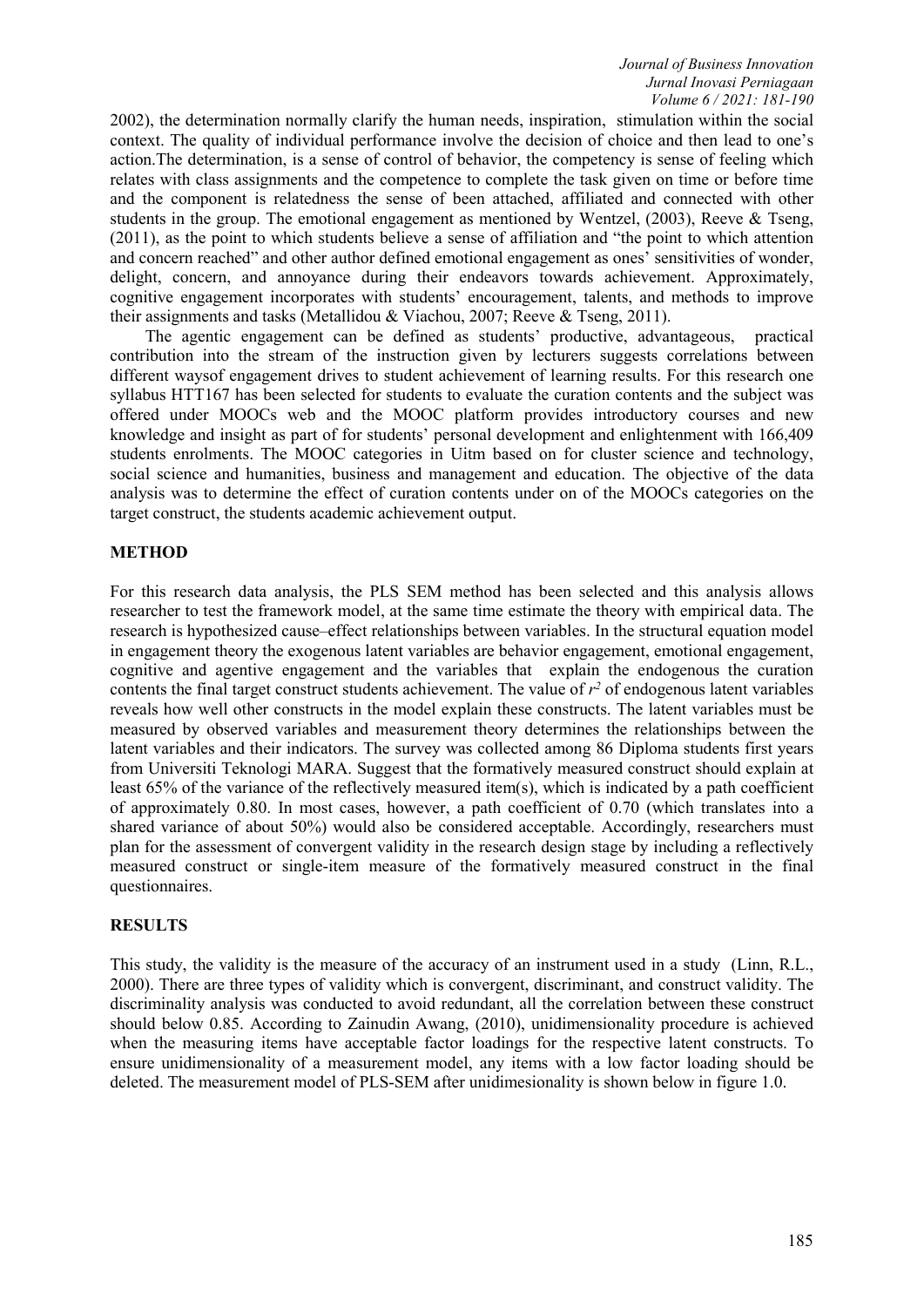

FIGURE 2: OUTER LOADINGS AFTER UNIDIMENTIONALITY PROCEDURE

The figure 2.0 and table 1.0 above presented the measurement model from the output of SMARTPLS. This value can be obtained from the outer loading indicates the factor loading for each indicator included. Early, author has suggested to use the new developed scales which is 0.50 or higher should be retain in the measurement model. Thus, the outer loadings below 0.50 should be removed from the measurement models since its indicates this indicator have less contribution towards these factors. In this case, 2 items from latent emotional engagement, agentic engagement, behaviour engagement have been removed from these latents. Otherwise, all indicator in challenge latent are accepted while curation contents have removed three items. This procedure can be known as unidimensionality procedure. After the researchers have done this process, the model assessment should be applied in order to improve their reliability and validity. Thus, convergent and discriminant validity employed in this process. Other than that, the construct reliability or composite reliability also be tested. TABLE 1.0 PROPERTIES OF CONSTRUCTS

|                                                                                         | 17 DUL 1.V      |                 | TROI ERTIEB OF CONSTRUCTS            |               |                 |                 |
|-----------------------------------------------------------------------------------------|-----------------|-----------------|--------------------------------------|---------------|-----------------|-----------------|
| <b>CONSTRUCT</b>                                                                        | <b>ITEMS</b>    | <b>LOADINGS</b> | <b>CONSTRUCT</b>                     |               | <b>ITEMS</b>    | <b>LOADINGS</b> |
| Digital Curation                                                                        | DC1             | 0.756           | Cognitive Engagement                 |               | CE1             | 0.718           |
| $CR = 0.84$ :<br>$=0.89$<br>$\alpha$                                                    | DC <sub>2</sub> | 0.752           | $CR = 0.77$ :<br>$=0.77$<br>$\alpha$ |               | CE2             | 0.738           |
| $AVE=0.79$                                                                              | DC <sub>3</sub> | 0.830           | $AVE=0.83$                           |               | CE3             | 0.802           |
|                                                                                         | DC4             | 0.810           |                                      |               | CE4             | 0.755           |
|                                                                                         | DC <sub>5</sub> | 0.659           |                                      |               | CE5             | 0.785           |
|                                                                                         | DC6             | 0.709           | Agentic Engagement                   |               | AE1             | 0.521           |
|                                                                                         | DC7             | 0.712           | $=0.70$<br>$\alpha$                  | $CR = 0.68$ : | AE2             | 0.512           |
|                                                                                         | DC <sub>8</sub> | 0.678           | $AVE=0.69$                           |               | AE3             | 0.503           |
| Behaviour Engagement                                                                    | BE1             | 0.744           |                                      |               | AE4             | 0.578           |
| $=0.83$<br>$CR = 0.82$ :<br>$\alpha$                                                    | BE <sub>2</sub> | 0.800           |                                      |               | AE5             | 0.502           |
| $AVE=0.81$                                                                              | BE3             | 0.815           |                                      |               | AE6             | 0.500           |
|                                                                                         | BE4             | 0.707           |                                      |               |                 |                 |
| <b>Emotional Engagement</b>                                                             | EE1             | 0.553           | <b>Students Achievement</b>          |               | AS1             | 0.634           |
| $CR = 0.73$ :<br>$=0.74$<br>$\alpha$                                                    | EE2             | 0.766           | $=0.74$<br>$\alpha$                  | $CR=0.79$ :   | AS <sub>2</sub> | 0.735           |
| $AVE=0.82$                                                                              | EE3             | 0.500           | $AVE=0.66$                           |               | AS3             | 0.742           |
|                                                                                         | EE4             | 0.821           |                                      |               | AS4             | 0.756           |
|                                                                                         | EE5             | 0.742           |                                      |               | AS5             | 0.765           |
| $\alpha$ = Crobach's Alpha; CR= Composite Reliability: AVE= Avarage Variance Extracted; |                 |                 |                                      |               |                 |                 |

\* All item loadings were singnificant *p*<0.001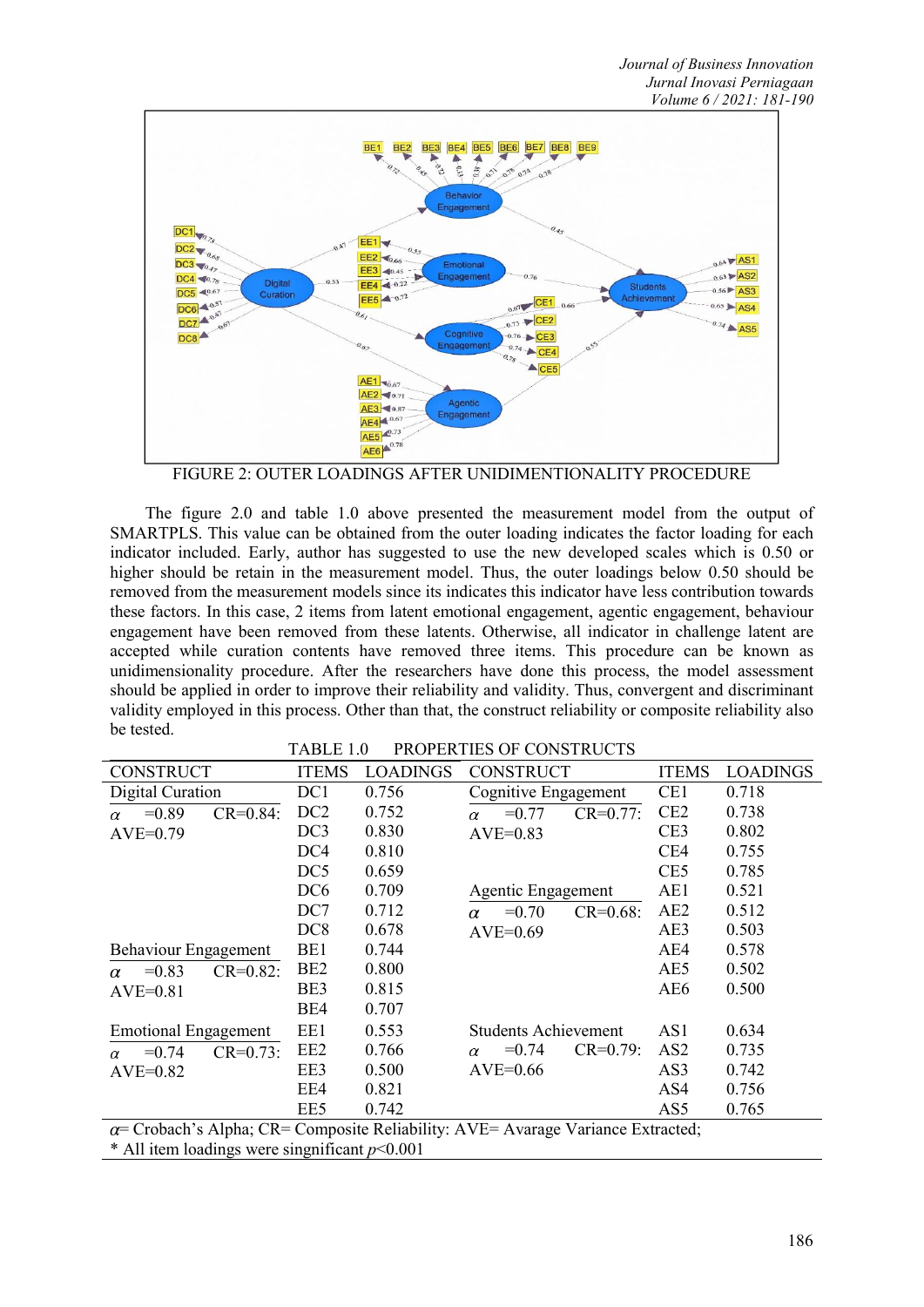In accordance with the result Table 1.0 above the convergent, validity result was measured by examining loadings, average variance extracted (AVE), and composite reliability (CR). As mentioned by Hair Jr. et al. (2014) the acceptable result for loading factors should be  $>0.70$ , CR  $> 0.7$ , and  $AVE > 0.5$  and as shown the values of  $AVE$  and CR exceeded these criteria and the loading. The next stage the discriminant validity was evaluated as mentioned by Fornell and Larcker (1981), advisable to analyse the AVE values with squared correlations or the square root of AVE with the correlations. As indicated in Table 2.0, the values square roots of AVE are sufficient or higher that correlation values and this indicate that the discriminant analysis indicate a validity. The research model has five exogenous (DC, BE, EE, CE, and AE) and one endogenous construct (SA). The bootstrapping procedure with a resample of 1000, as recommended by Hair Jr. et al. (2014), the *R <sup>2</sup>* values for DC, BE, EE, CE, and AE were 0.678, 0.609, 0.801, 0.69, and 0.871, respectively refer to figure 1.0.

| <b>VALIDITY</b>              |          |                 |            |            |            |                 |
|------------------------------|----------|-----------------|------------|------------|------------|-----------------|
| Variables                    | Curation | <b>Behavior</b> | Cognitive  | Emotional  | Agentic    | <b>Students</b> |
|                              | contents | Engagement      | engagement | engagement | engagement | Achievement     |
| Curation                     | 0.791    |                 |            |            |            |                 |
| contents                     |          |                 |            |            |            |                 |
| Behavior                     | 0.690    | 0.812           |            |            |            |                 |
| Engagement                   |          |                 |            |            |            |                 |
| Cognitive                    | 0.258    | 0.229           | 0.831      |            |            |                 |
| engagement                   |          |                 |            |            |            |                 |
| Emotional                    | 0.253    | 0.297           | 0.390      | 0.821      |            |                 |
| engagement                   |          |                 |            |            |            |                 |
| Agentic                      | 0.478    | 0.237           | 0.231      | 0.261      | 0.691      |                 |
| engagement                   |          |                 |            |            |            |                 |
| <b>Students</b>              | 0.030    | 0.447           | 0.251      | 0.211      | 0.251      | 0.662           |
| Achievement                  |          |                 |            |            |            |                 |
| Note: AVE values are in bold |          |                 |            |            |            |                 |

These  $r^2$  values shown that a large variance between construct as acceptable value of  $> .35$ suggested by Cohen (1988). In addition, in Table 3.0, listing beta coefficients, t-values and p values, reveals that 6 of the hypotheses in the research model were supported while 2 were not supported.

TABLE 3.0 : HYPOTHESES, PATH COEFFICIENTS, AND RESULTS

|                |                                                        | 1.111       |           |         |                                 |
|----------------|--------------------------------------------------------|-------------|-----------|---------|---------------------------------|
|                | <b>PATH</b>                                            | <b>PATH</b> | T-STAT    | P-VALUE | <b>RESULTS</b>                  |
| H1             | <b>Curation Contents</b><br>> Behavior                 | 0.39        | $7.24***$ | 0.001   | H1 is supported                 |
|                | engagement                                             |             |           |         |                                 |
| H2             | Behaviour engagement >                                 | 0.29        | $4.12***$ | 0.001   | H <sub>2</sub> is supported     |
|                | Students' achievement                                  |             |           |         |                                 |
| H <sub>3</sub> | Curation Contents > Emotional                          | 0.54        | $8.35***$ | 0.001   | H <sub>3</sub> is supported     |
|                | engagement                                             |             |           |         |                                 |
| H4             | Emotional<br>engagement<br>>                           | 0.25        | $2.80**$  | 0.01    | H <sub>4</sub> is supported     |
|                | Students' achievement                                  |             |           |         |                                 |
| H <sub>5</sub> | Curation contents $>$ Cognitive                        | 0.30        | $5.66***$ | 0.001   | H <sub>5</sub> is supported     |
|                | engagement                                             |             |           |         |                                 |
| H <sub>6</sub> | Cognitive<br>engagement<br>>                           | 0.19        | $3.46**$  | 0.01    | H6 is supported                 |
|                | Students' achievement                                  |             |           |         |                                 |
| H7             | Curation contents $>$ Agentic                          | 0.07        | 0.17      | < 0.001 | H <sub>7</sub> is not supported |
|                | engagement                                             |             |           |         |                                 |
| H8             | Agentic engagement > Students'                         | 0.09        | 0.12      | < 0.001 | H <sub>8</sub> is not supported |
|                | achievement                                            |             |           |         |                                 |
|                | *Significant at $p>0.05$ , ** $p>0.01$ , *** $p>0.001$ |             |           |         |                                 |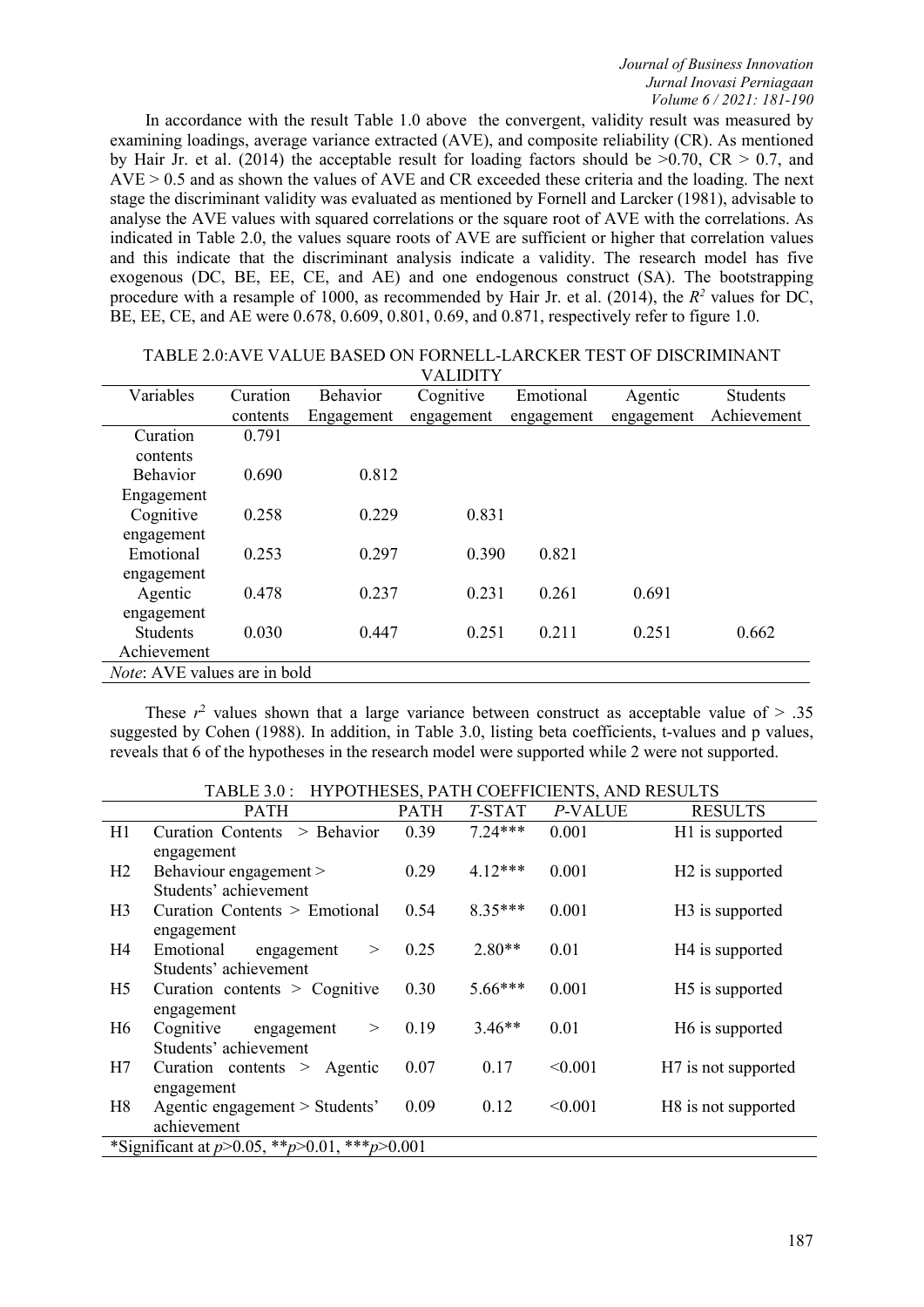The hypothesis that supported were the effects on curation contents on behavioural engagement directly influencing the behavioural engagement to use MOOCs ( $\beta$  = 0.39, *t* > 7.24, *p* < 0.001), behaviour engagement directly influencing students achievement ( $\beta$  = 0.29,  $t$  > 4.12,  $p$  < 0.001), curation contents directly influence emotional engagement ( $\beta$  = 0.54,  $t > 8.35$ ,  $p < 0.001$ ), the emotional engagement directly influence students' achievement ( $\beta = 0.25$ ,  $t > 2.80$ ,  $p < 0.01$ ), the Curation contents directly influence Cognitive engagement( $\beta$  = 0.30,  $t$  > 5.66,  $p$  < 0.001), Cognitive engagement directly influence Students' achievement( $\beta$  = 0.25, *t* > 2.80, *p* < 0.01). Those hypotheses that were not supported were of relationships between Curation contents directly influence Agentic engagement ( $\beta$  = 0.07, *t* < 0.17, *p* > 0.001), between Agentic engagement directly influence Students' achievement ( $\beta$  = 0.09, *t* < 0.12, *p* > 0.001).

#### **DISCUSSION**

The proposed engagement model which involves psychological perception and validates the positive relationships of the engagement theory between curation contents, behaviour engagement, emotional engagement, agentic engagement, and students achievement. This study revealed a positive relationship on the curation contents, behaviour engagement, emotional engagement. The distance learning syllabus need to set new policies and procedures on designing the curation contents on MOOCs. Now the contents are still not clear, and it was done without a proper taxonomy that can encourage and engage the students in learning. It is important to understand the level of students understanding on the contents based on their intelligent skills and it is essential to design courses that create opportunities for engagement to happen. The key is for instructional designers orthe lecturers to have additional knowledge to help faculty learn how to make their courses more engaging for the students who will participate in them. These schemes need to blend cognitive engagement moves with emotional engagement and motivation in ways that will guide students to engaged behaviours. From the findings, few strategies are suggested for engaging students online.

- 1. Encourage online MOOCs faculty to utilize student-led pedagogies for agentic engagement and the teaching lecturers guide and lead throughout the process and it was not included in the MOOCs contents. The students as cooperative learning, team-based learning (TBL), and problem-based learning (PBL) tend to be learner led. This approach has worth, the students in the latter group provide opportunities to take role in their own learning instead of so much informing and sharing information. The best approach in MOOCs that should be include in the curation contents is a mixture of instructor-led and student-led approach. Encourage online lecturer to use students empower students in a range of methods, through contributing their own goals to course goals.
- 2. Inspire online lecturers to include curation contents that allow students to connect student attentiveness to involve the course. Psychological perspective students are potentially to be fascinated in subjects that involve directly to themselves. According to the adult students are more self-motivated, self-directed, experiences and knowledge should be applied when doing works. Most the students prefer a repetition in the instruction and the lecturers of the subject should design the curation contents according to the students abilities and design model based on their competencies.
- 3. Foster the lecturers to use content curation that that simulate working reality. There are a lot of adjustment in the current syllabus that need to change and more engaged in activities. The taxonomy should be based on experiences to case-based learning that dispose to solve real working world problems but most of the MOOCs content were on explaining but not on the case studies to game-based approach in the curation contents. The curation contents were direct to multiple concept such as guiding, direct, manage, influence, control, clue, critical thinking that provide a deep learning and higher thinking order based on learning taxonomy.
- 4. The curation content in the MOOCs should encourage lecturers to oversee the students to create or innovate new products, make engagement and ultimately learning more visible ideas, allow students to show a meaningful task and produce new ideas.
- 5. The curation contents on MOOCs orshort video currently inactive learning, students were no possibility for improvement (such as posting questions, discussion board or comment the content). So far there were no opportunity downloading, sharing, contributing information.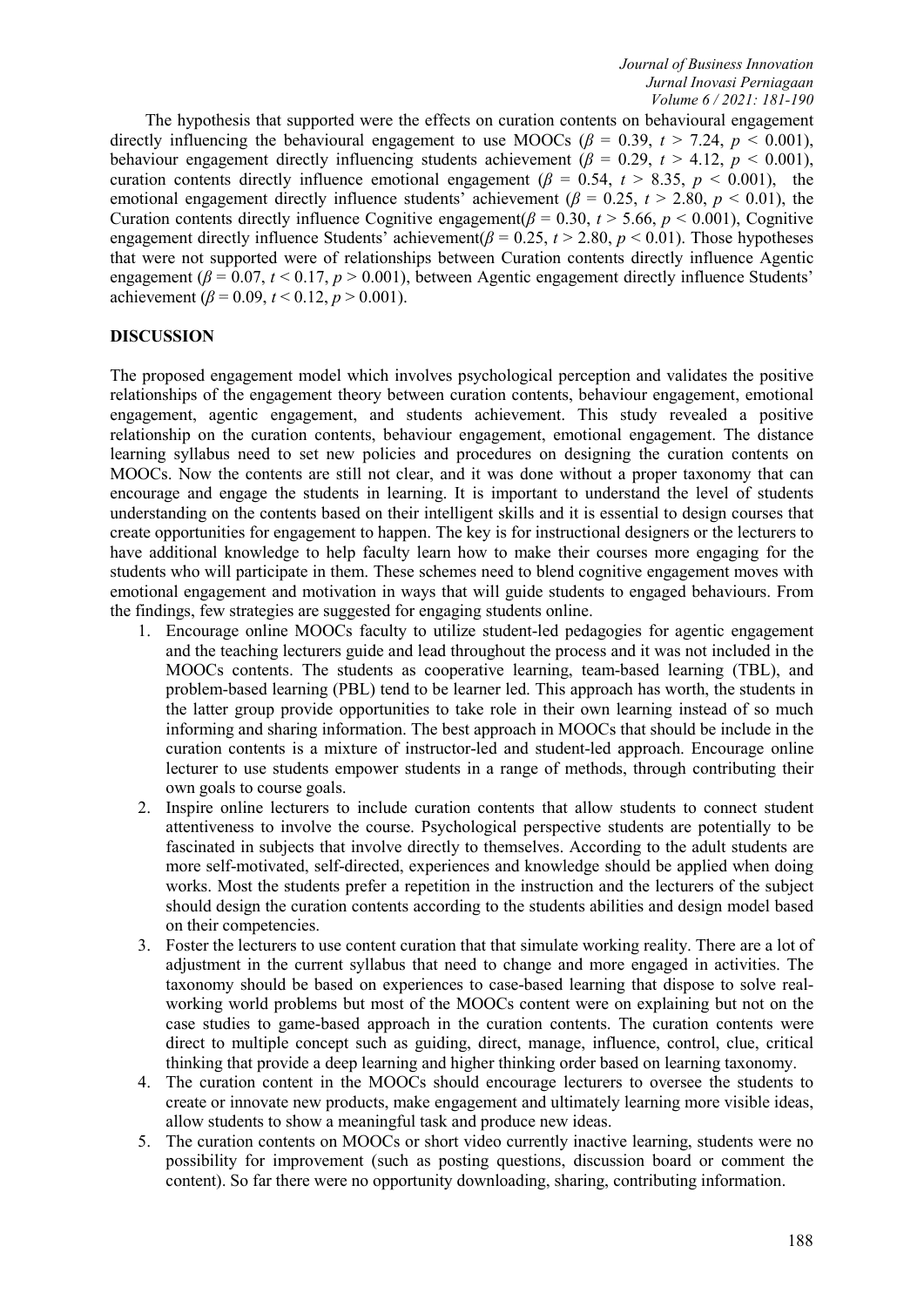## **CONCLUSION**

As a conclusion, the curation contents and emotional engagement is the most significant in a student's involvement in and enthusiasm for learning. When learners are emotionally engaged, the students willingness is high and influentially to participate in MOOCs online class lesson plan and enjoy that participation. Second significant influence in this research finding was the behaviour engagement in participating, the learners behaviour generally in a way of how the learners interact with the lecturers, level of understanding discusses during tutorial class, the lecturer further explains from the curation contents, the level of curiosity, level of respond based on the contents display and how learners interact with peers, and how learners interact with the content display based on comments column. The behaviour engagement based on the research questions divided into several category the passive engagement, active engagement, optional questions on passive or active engagement, opportunity of students interacting with other students and opportunity student interacting with students and teacher, and student interacting with lecturer alone.

#### **RECOMMENDED ON CURATION CONTENTS**

According to Ng'ambi and Bozalek (2013), most of curation contents was based on the lecturer's creativity with no auditing on how it was delivered, indicate the growing concern that present higher learning education exercise does not adequately evolve the relevant skills, capabilities, and attributes that students demand in the place of work. Future research should be the curation contents that connected their graduates with the necessary skills expertise and competencies for employment in a knowledge society (Ghaith, 2010; Peterson, 2016). The curation contents should concern a principal view in the meaning-making procedure and method to propose opportunities for employing internet resources in dynamic supply, student-centred, socially interactive approaches into learning taxonomy to assist an inquiry-based pedagogy intended at improving and strengthen student engagement and multimodal literacy comprehension (Mills, 2013). Both undergraduates and instructors should be promoted to turn into digital curators as well as consume information that figure out from the internet, this promotes, evaluate, and synthesize it to ultimately turn accountable digital citizens. Curation contents acts a vital function in the education process and helps as an important digital literacy demand for knowledge workers (Betts & Payne, 2016). Positioning curation digital in education system as a digital literacy further enhance contemporary discussions, conferences, debates, discourses, consultations, dialogues, chitchats about digital literacy and educational technology (Bhatt, 2015). In future, more research on the demand, employment, implementation, application of digital curation contents in educational settings at universities in Malaysia, however, further discussion on the policies, acts and legacy the issue of copyright demand, curation content patent and ownership, royalties, protection and universities image and branding are needed, particularly its acknowledgement in digital scholarship, grants and innovation wisdom and embedding it in a pedagogy that really deems the principles of a participatory, hands-on, sharing and collaborative culture.

#### **ACKNOWLEDGEMENT**

The authors acknowledge the Division of Research and Linked Industry of Universiti Teknologi MARA Melaka for the grant's fund RMI 600-IRMI/FRGS 5/3(078/2019). Special thanks to those who contributed to this project directly or indirectly.